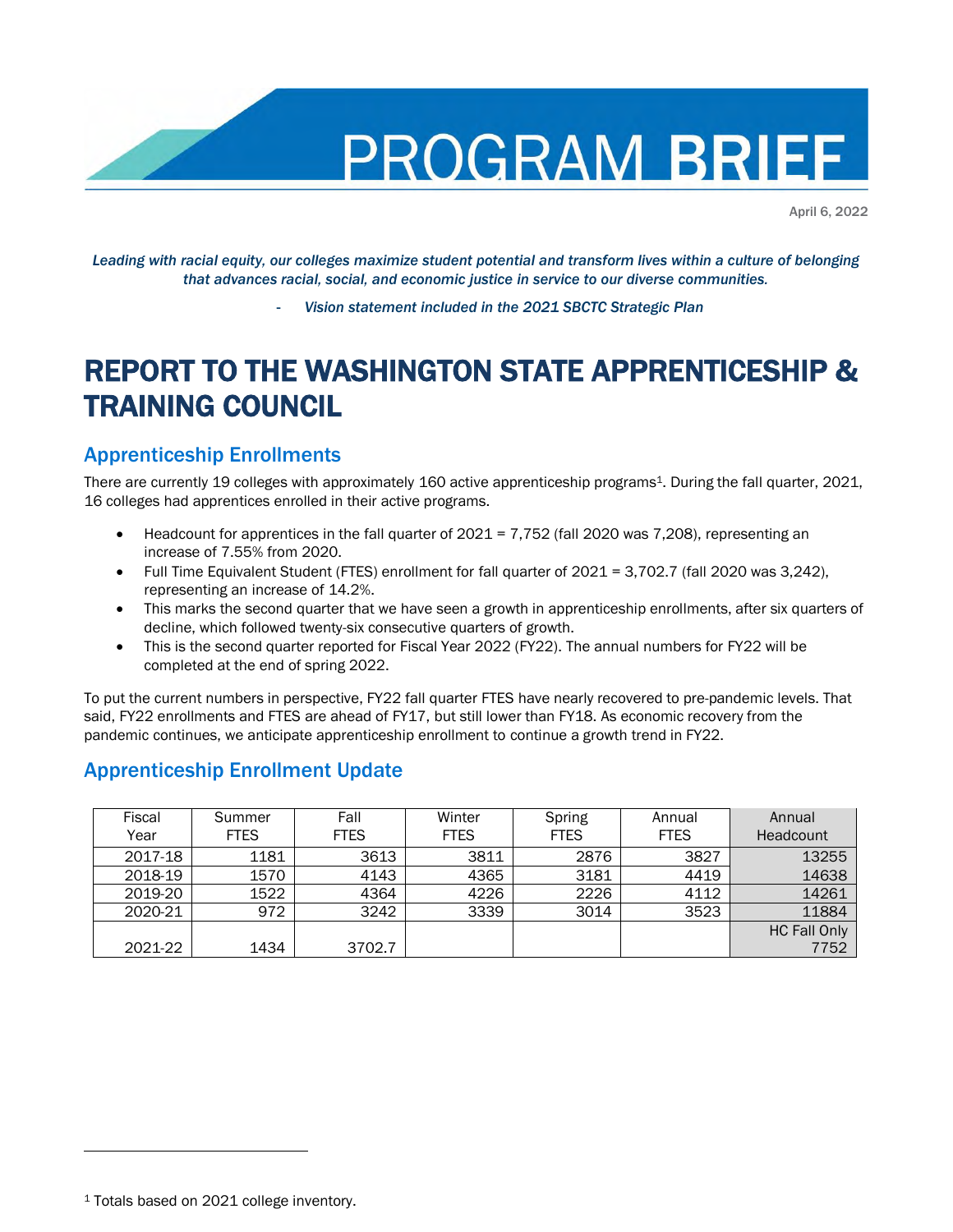

## Annual & Quarterly Enrollment Demographics for All Apprenticeship Students

1) Total demographics include some duplicate counts for students identifying with more than one of the demographic groups during the school year.

2) Not all students report a demographic identity.

| All Apprenticeship Students      | <b>Annual Count</b><br>(2020-21) | <b>Annual Percent</b><br>$(2020-21)$ | <b>Fall Count</b><br>$(2021-22)$ | <b>Fall Percent</b><br>(2021-22) |
|----------------------------------|----------------------------------|--------------------------------------|----------------------------------|----------------------------------|
| <b>Total reporting gender</b>    | 10,228 of 11,884                 | 86%                                  | 6,663 of 7,755                   | 86%                              |
| Female                           | 1,139                            | 11%                                  | 745                              | 11%                              |
| Male                             | 9,090                            | 89%                                  | 5,918                            | 89%                              |
| Total reporting race/ethnicity   | 7,225 of 11,884                  | 61%                                  | 4,486 of 7,755                   | 58%                              |
| American Indian/Alaska Native    | 245                              | 3%                                   | 157                              | 3%                               |
| Asian                            | 452                              | 6%                                   | 317                              | 7%                               |
| Black/African American           | 417                              | 6%                                   | 285                              | 6%                               |
| Hispanic/Latino                  | 848                              | 12%                                  | 643                              | 14%                              |
| Native Hawaiian/Pacific Islander | 140                              | 2%                                   | 95                               | 2%                               |
| White                            | 5,743                            | 79%                                  | 3,460                            | 77%                              |
| Other                            | 144                              | 2%                                   | 121                              | 1%                               |